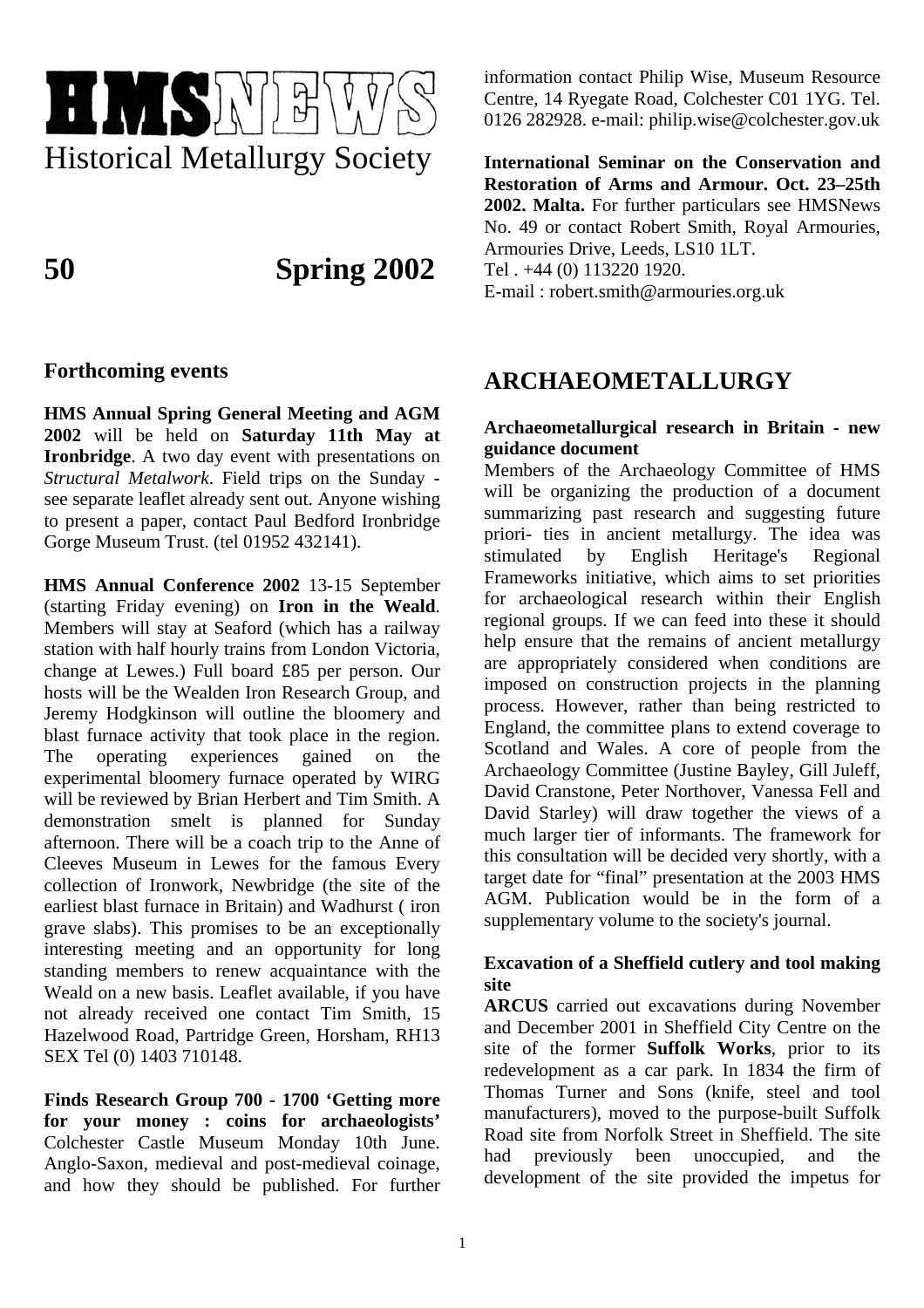substantial development in this area of the city centre.

The excavations, directed for ARCUS by **Richard O'Neill**, revealed substantial structural remains relating to the Suffolk Works, including a 12-hole crucible furnace, grinding workshops, and numerous other floors and foundations associated with forges, file manufactories and warehouses. The structures formed a range of buildings around a central courtyard. Stratified artefacts recovered from the site included thousands of unfinished table knife blades, in addition to pocket knives, files, ingot moulds, crucible vessels and slag. It is hoped that further analysis of the finds from the site and comparison with other excavated industrial sites in the city centre, will further the understanding of the social and industrial history of Sheffield.

## **Historic Sheffield Steel**

Research on historic Sheffield steel is currently underway at the **University of Sheffield**. **Rod Mackenzie's** postgraduate research project aims to combine historical, archaeological and analytical evidence to give a more detailed understanding of pre-Bessemer Sheffield steel and steelmaking.

Archaeological material from recent excavations in Sheffield, together with provenanced artefacts from museum and private collections are being analysed. The analyses concentrate on characterising slag inclusions in the metal at each stage of the production sequence; from the raw material (Swedish wrought iron), to the converted product (blister steel) and the finished artefacts, (shear steel). The results will aid identification of steel in unprovenanced artefacts.

A further aim of the project is to build up a reference collection of 18th and 19th century steel making slags for the University of Sheffield archaeology department. If you have any slag that you would be willing to donate please contact: R-Mackenzie@sheffield.ac.uk or at the University of Sheffield, Research School of Archaeological Science, West Court, 2 Mappin Street, Sheffield, S1 4DT.

## **Bronze Age copper mining find in North Wales**

A submission to the email discussion list, BRITARCH reported that cavers had found a 3,500 year-old Bronze Age chamber at the **Great Orme** Copper Mines in Llandudno. The find was made by the mine's manager **Nick Jowett** and **Patrick Hammond**. The floor of the chamber was scattered with animal bone and stone tools, including eight to ten stone hammers. It was reported that dozens of tunnels lead away from the chamber, which it was estimated will take three or four years to excavate, survey and record.

## **Late Bronze Age metalworking debris from Scotland**

**Trevor Cowie** of the **Department of Archaeology, National Museums of Scotland** has provided news of an unexpected discovery at **Galmisdale, Isle of Eigg**.

In the course of burying a cat near a prominent boulder, one of the islanders had encountered fragments of clay piece-moulds, crucibles and other associated casting debris. In Spring 2001, the find was reported to members of a team from the Royal Commission on the Ancient & Historical Monuments of Scotland, who were engaged on a field survey of the island. On their return to Edinburgh, the RCAHMS team brought the finds to the attention of the NMS, where their initial identification and the late Bronze Age date of the material was confirmed and the potential importance of the discovery was underlined. The character of the clay refractory material and the metal types that were manufactured indicate a date for this activity between about 1000 and 800 BC.

Exploratory fieldwork was undertaken to assess the original context of the finds. Surface indications, cou-pled with the finder's account of his own excavation, initially suggested that the metalworking activity might have been taking place within an oval setting of large boulders. In the event, it was found that the boulder structure was later than the metalworking episode, and probably represents the construction of a small pen or shelter in the course of agricultural activity on the hillside. However, the largest of the boulders, which drew the finder to the spot initially, was clearly an original feature of the terrace on which the site lay and would undoubtedly have been a distinctive feature of the terrace when the metalworking was taking place. For the moment, it seems that the metalworking episode at the site may have been small-scale and short-lived, and possibly unmarked by any formal built structure.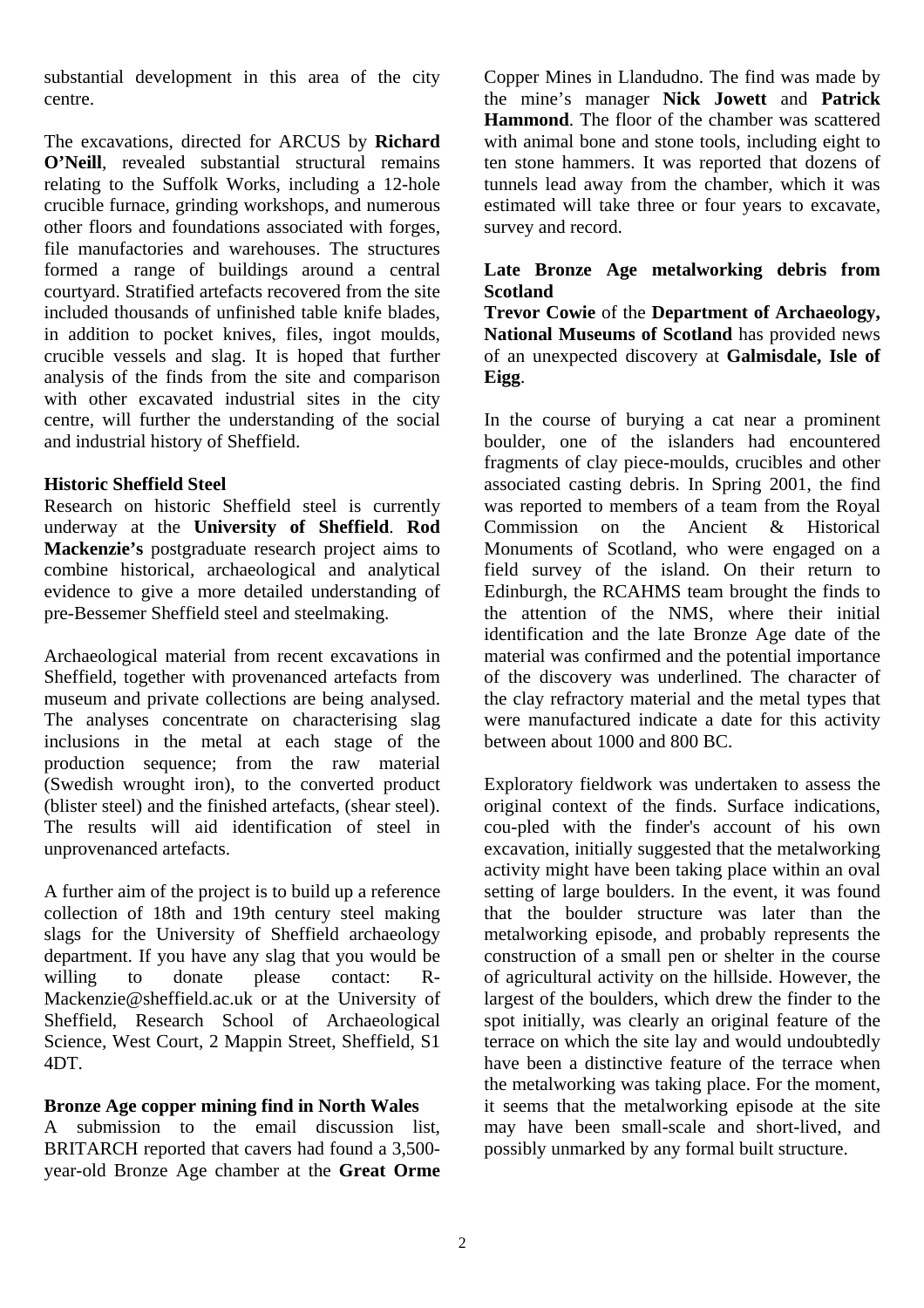Together with clarification of the various phases of human activity in the immediate vicinity of the boulder, the detection and excavation of any remaining undisturbed portions of the actual locus of the metal- working are the chief priorities for further work planned for 2002. Between the need to find a suitable place to bury the cat and an unusually observant finder, serendipity has provided an exceptional opportunity to investigate a site that in normal circumstances would have defied discovery.

#### **Ironworks web site**

For those with internet access, **Jeremy Greenwood** has written to say that he has prepared a draft article on the Sowley (Hants.) ironworks at

www.hants.gov.uk/newforesthistory/ironsowl/htm Comments from HMS members would be welcome.

#### **Help needed to identify iron object**

**Gordon Pollard** at the **State University of New York** would like help in identifying a heavy cast iron artefact which came to light during the 2001 excavations at a 19th century bloomery forge site (1830–1890) adjacent to a river in the **Adirondacks** up upstate New York. They have so far been unable to identify its function. It was found standing in the corner of what is interpreted as a blacksmith's work space that lies between the smith's forge and a long row of 16 bloomery forges used for the reduction of iron ore. Other operations and facilities in the building included waterwheels that operated heavy trip hammers for shaping the reduced loups of iron into billets, and a waterwheel and bellows unit in attached structures at each end of the 15.8m x 71.3m forge building.

The mystery artefact is of solid cast iron, with an estimated weight of over 90kg. Its orientation in the drawing may not correspond to how it was positioned as part of some mechanical operation, and it seems to have been discarded to the spot where it was uncovered. Its measurements are as follows: overall "height" is 635mm, and the total length of edge "A" is also 635mm. There are four tapered blades, each 406mm "tall," and 212mm "wide" (two of these had portions of their "upper" outer comers broken off). There is no sign of anything having been attached to the blades. Each blade is 32mm thick at the outer edge, and 50mm thick at its junction with the central shaft, which has a diameter of 190mm. The projecting "hub" end is 162mm in diameter and extends 229mm, with heavy

rotational wear in the two constrictions at the outer end. The hub has a slight reduction in diameter toward the blade-bearing shaft. The end at edge "A" has a hexagon opening that is 1 48mm across with a 32mm oval extension at one side of the hexagon. A rod or shaft of that shape had originally been inserted into the opening, and had broken off flush with that end of the unit. A 13mm diameter, offcentre depression, 10mm deep, in the broken off rod appears to be an aborted attempt to drill into the broken piece.



The Mystery artefact.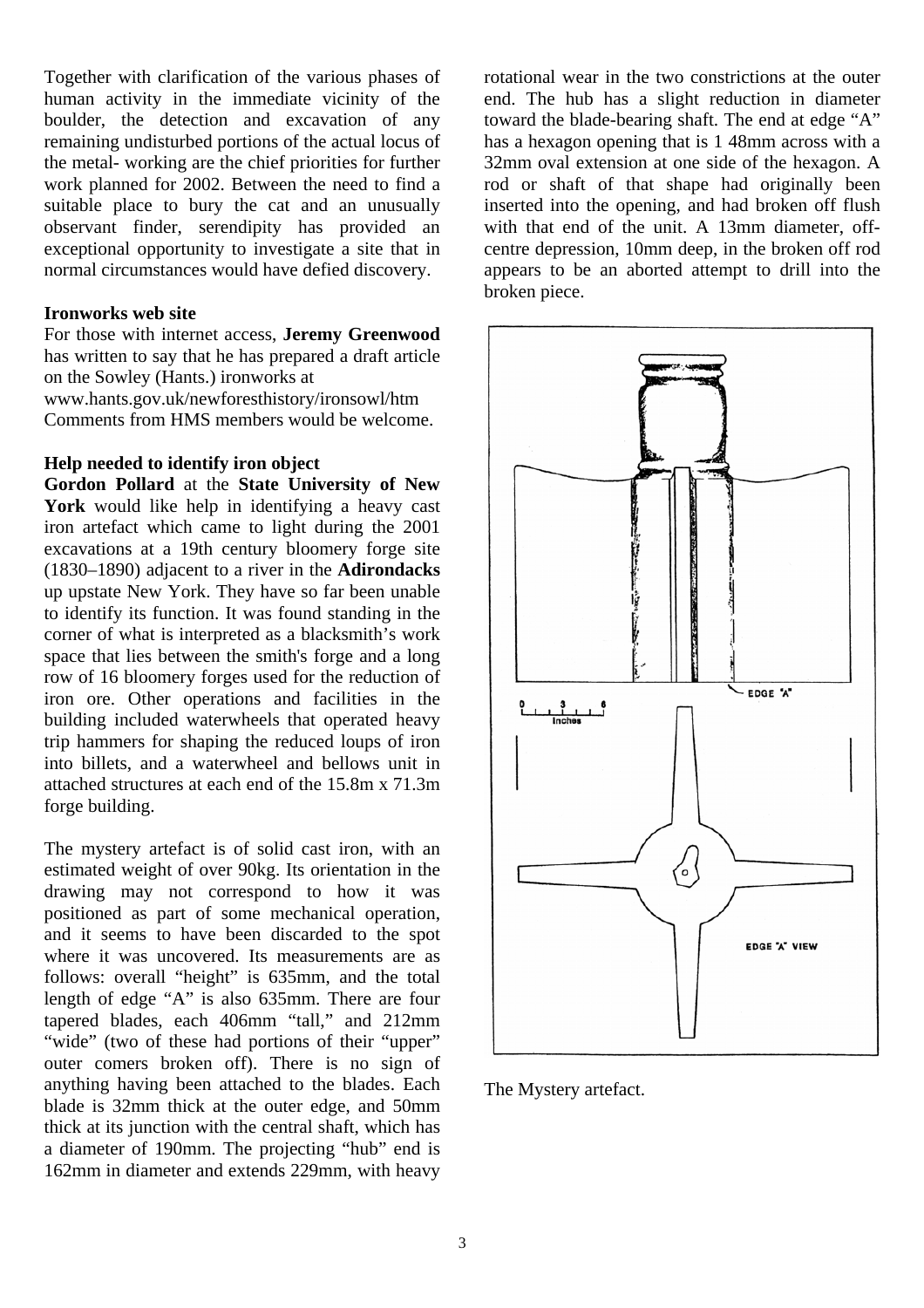Any assistance in identifying the original function or configuration of this artefact would be greatly appreciated. The iron works, of which the forge building was one part, at various times included an ore separating facility, and a kilometre away a rolling mill, a saw mill, a grist mill, and a nail factory. Waterwheels, and one known water turbine at the distant rolling mill, were the sources of power. The parts of the one known water turbine bear no resemblance to the mystery artefact described here. Dr. Gordon Pollard, Prof. & Chair of Anthropology, State University of New York, 101 Broad Street, Plattsburgh, New York 12901

gordon.pollard@plattsburgh.edu

#### **New conservation publication**

David Scott's latest book; **Copper and Bronze in Art - Corrosion, Colorants, Conservation** is now available, published by the Getty Conservation Institute.

Any contributions to next issue by 31st May to: David Starley, Royal Armouries, Armouries Drive, Leeds LS10 1LT. UK. Tel. (0113) 2201919, Fax (0113) 220 1917,

Email david.starley@armouries.org.uk

*We have the two following contributions from Ironbridge. Members may like to know that on 20- 21 July National Archaeology Day there will be an weekend excavation at Blists Hill, Ironbridge.* 

#### **Wednesbury Forge, Wednesbury, West Midlands.**

In December 2001 **Ironbridge Archaeology**, led by **Paul Bedford**, undertook a desk based assessment of Wednesbury Forge, in the West Midlands. The site, which is presently the location of Spear and Jackson manufacturing operations, was found to date back to the sixteenth century. Water power was harnessed for a finery and chafery in the early seventeenth century, and the forge was absorbed into the Foley partnership in the late 1600s. Possibly the scene of early experiments with mineral fuels, the site was further expanded by the Willetts concern in the eighteenth century for the manufacture of saws and gun barrels. In 1817 the forge was taken over by the edge tool maker Edward Elwell, whose descendants operated the site until the late twentieth century. Despite later landscape modifications, it is clear that elements of the earlier parts of the site are well preserved. An extensive programme of field evaluation of the site will be undertaken in the Spring, and it is expected that significant deposits relating to the processes in use on the site will be encountered, with the recovery of metallurgical samples a priority.

## **The Iron Bridge, Shropshire**

In January the BBC broadcast a programme about the Iron Bridge and its construction; this followed on from an extended project of archaeology undertaken by Shelley White of Ironbridge Archaeology on behalf of English Heritage. The archaeological recording revealed a great deal of new information about the construction of the bridge, much of which can be linked to known historical information. The archaeological data was used by Bill Blake of English Heritage to create a 3D CAD model of the bridge showing its construction and alterations to the fabric; this will be used as a management tool for future conservation. A detailed report on the work done by Ironbridge Archaeology will shortly appear in Historical Metallurgy.

## **BOOK REVIEWS**

*Many of our long standing members will well remember Tortsen Berg and his attendance at our conferences. It is a great pleasure to see the considerable work he started finally seeing the light of day - thanks to his son Peter who completed the translation. This book was reviewed in the last HMS Journal, by P. W. King, but since this review covers many different aspects I felt that members would welcome its inclusion in the News.* 

 *Editor* 

# **RR Angerstein's Illustrated Travel Diary, 1753-1755**

Furnaces to cucumbers - The illustrated travels of a Swede in Britain 1753-55

In 1753, the Swedish engineer, Reinhold Rucker Angerstein spent two years journeying through England and the Welsh boarders to assess the Nation's development in matters of technology, engineering and agriculture.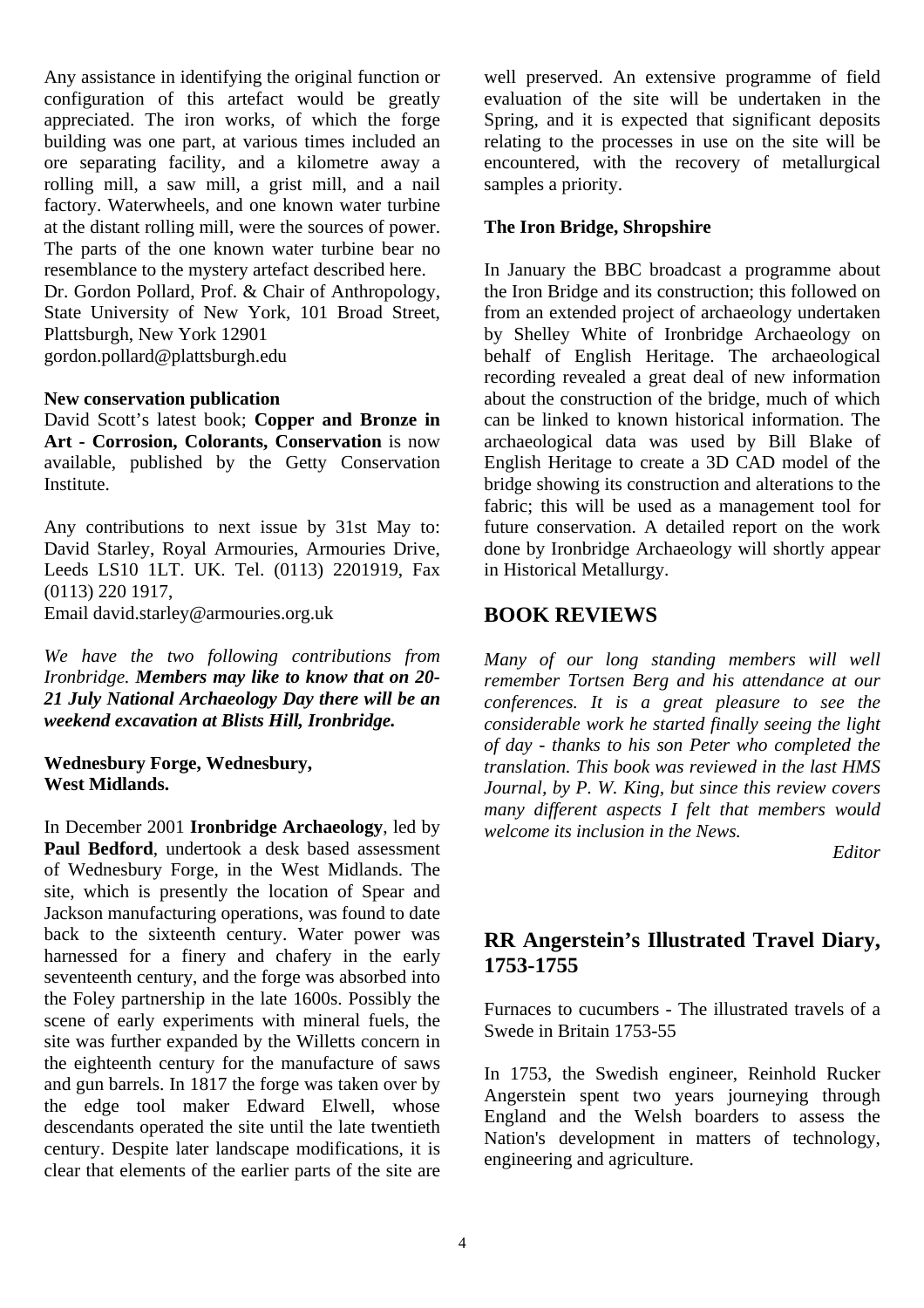Financed partly by the Swedish Government, partly by the present day Swedish Iron Producers Association (Jemkontoret) and partly by private companies, he was one of at least 20 Swedish engineers who visited Britain in the 18th and 19 centuries to ascertain the market for Swedish bar iron in Britain and the technological competence of the country's iron industry in competing with Sweden's. The demand for iron by Britain grew rapidly in the 18th Century as the Industrial Revolution took hold, and over half of this iron was supplied by Sweden. In 1699, Swedish exports of iron to Britain amounted to 15.3kt, accounting for half of all Swedish iron exports and 80% of Britain's iron imports. By the time of Angerstein's visit, imports of Swedish iron had increased in volume to 24.5kt - nearly 60% of Sweden's total exports - but this now only supplied 64% of Britain's needs, the remainder being produced domestically or imported largely from Russia and to a lesser extent from Spain and America. In fact, by 1767, iron imports from Russia exceeded those from Sweden, which was never again the dominant supplier.

This awareness of the highly competitive nature of the trade in iron is reflected in many of Angerstein's diary entries where, in each region of the country he visited, he compares the prices of imported iron and locally produced iron. The latter provides an invaluable insight into British ironmaking as it not only includes the prices of raw materials but also the wages paid to the different categories of workers.

A very revealing conclusion is that the production costs of British iron were twice those of Swedish. For example, he quotes the selling price of Swedish bar iron at forges in Värmland as £9–15 per ton and the price of the same iron sold in Britain as £18, which was still less than that of locally produced iron which was also inferior in quality - at least as far as steel-making was concerned. He puts much of the higher cost of production in Britain down to the high cost of charcoal — ten to 15 times more expensive than in Sweden — and chastises the British for not planting more trees and managing their forests better. Surprisingly, although coke had been introduced for ironmaking in Britain some 45 years earlier (1709 by Abraham Darby 1st), he reports on only two blast furnaces using coke — that of Abraham Darby's in Coalbrookdale and the Clifton Blast furnace near Workington in NW England. He records that iron made from coke was

more expensive than that made from charcoal and that while it was suitable for making castings, it was unsuitable for fining to bar iron, commenting that the cause was more related to the refusal of the smiths to adopt new habits in fining, than to the iron itself. The higher cost of coke produced iron was attributed to a high wastage of coal on coking in 'beehive' piles and the lower productivity from the coke blast furnace, for example only 12–13t of iron per week was produced when fired with coke compared with 18–19t when charcoal was used. He does, however, comment on the use of 'mineral' coal in fining hearths (to produce low carbon bar iron from pig iron) and comments on the exceptional cost saving this provided, the cost of fuel per ton of refined iron dropping  $92\%$  from £3–15s (£3.75) when using charcoal to 6s (£0.3) when using coke. (However this was before the time of Cort and his reverberatory puddling furnace of 1784 so quality would have been compromised).

On his visit to Coalbrookdale he witnessed the wide range of artefacts cast and the cheapness of these, and here demonstrates his technical prowess when witnessing workmen filling cavities in the castings with copper, commenting (in his diary — not to the work-men) that placing burning coals on top of the casting head would have ensured better feeding during solidification. The boring of cylinders for Newcomen steam engines is illustrated and described — but some of the workmen evidently had a joke at Angerstein's expense as he refers to a cylinder being cast for an engine in Redruth (for the Cornish tin mines) as being large enough for a man to ride his horse through — in fact even the largest cylinders did not exceed 90 inches.

Not surprisingly, there is no reference to the world famous cast iron bridge at Coalbrookdale since this was not to be built until 1777.

Much of the Swedish bar iron was converted to steel by recarburising it in cementation furnaces. Here he faithfully records local preferences in operation, for example, the chests were packed with charcoal made from juniper in one location, while oak was preferred in another. He comments on the preference to use Swedish iron from the Dannemora region for steel- making and rightly identifies the higher concentration of manganese in this iron as being beneficial in the cementation process.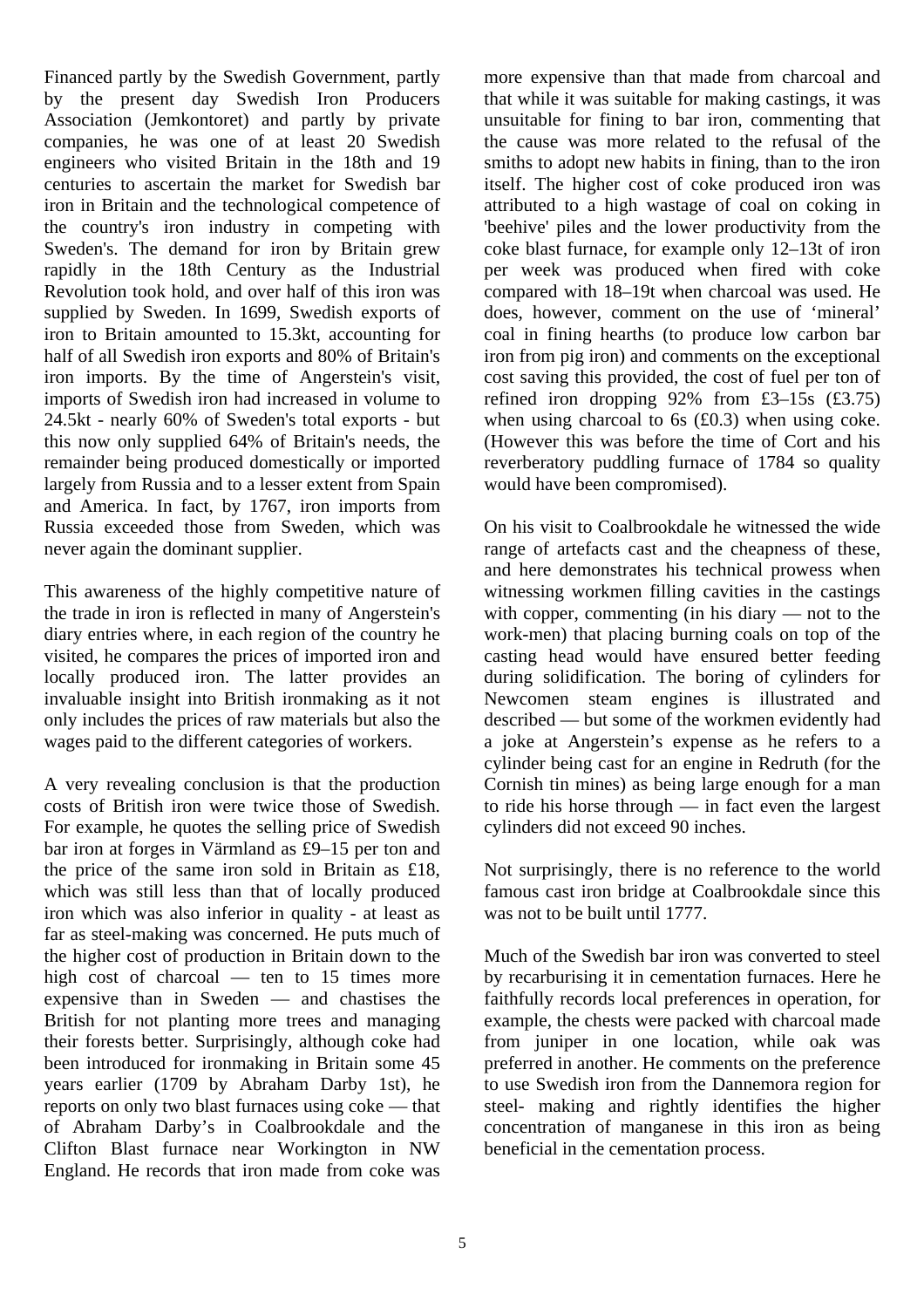

Angerstein was not always welcome by the owners of the works he visited and sometimes resorted to bribing workmen to gain access. He spent less than 24 hours in Sheffield where his keen interest in Huntsman's crucible steelmaking process was such that he was warned to leave the City. However, he succeeded in visiting eight of the 10 tinplate works then operating i-n Britain following the perfection of the process by Major John Hanbury in 1728; Angerstein's interest in tinplate was no doubt to report back to one of his private backers, Jennings and Finley, who had unsuccessfully tried to establish a tinworks in Sweden.

While there are some 83 references relating to iron in the diaries — some running to several pages — Angerstein records almost everything he found of interests. There are many entries on mining, from the tin and copper mines of Cornwall, to the lead mines of Derbyshire and Cumbria. Numerous entries describe coal mining and include a sketch of a 'spark' machine to give light underground without the 'risk' of igniting firedamp (methane), which a naked flame was known to do. Comments on society are also sometimes included, from the Cornish 'hags' smoking pipes, to the fear of highwaymen on his travels and the sight of gallows along the road to deter them.

But also scattered among the dominant entries on engineering topics are comments on agriculture the type of crops grown, the merits of marl over lime in fertilising fields — and even recipes, for example how to pickle cucumbers.

The translation of the book into English was evidently a labour of love. Commenced by Torsten Berg, the task was completed on his death by his son Peter. The English is excellent, the only possible confusion being the frequent reference to 'coal' instead of 'charcoal', but the distinction is made clear by the use of the term 'mineral coal' wherever the fossil fuel is referred to. The 378 page book includes some 360 sketches redrawn at the time from Angerstein's original daybooks. These in themselves provide superb detail of many of the structures and equipment.

Each of the six journeys undertaken are recorded as separate chapters liberally annotated with comments by the editors. There are also 10 pages of introductory text, three appendices listing source materials, iron identification stamps and details of translation methods and weights, measures and currency conversions. There are also 38 bibliography references and an excellent index.

The book provides one of the most comprehensive records of industry and life in Britain in the mid 18th century available today. While this is a bonus for British readers, the descriptions of the technologies employed are relevant throughout Europe and beyond. Indeed, after leaving England, Angerstein travelled for a further six months through Belgium and Holland. So perhaps there are further archives held by Jemkontoret ripe for publication.

RR Angerstein's Illustrated Travel Diary, 1753- 1755, Translated by Torsten & Peter Berg is Published by the Science Museum, London.

ISBN 1 900747 24 3 (hardback 378pp) Price £34.95. (Available from Gazelle Tel +44 (0)1524 68765 www.gazellebooks.co.uk)

Reviewer Tim Smith

#### **Robert Mushet and the Darkhill Ironworks**

An illustrated monograph of the work of Robert Mushet in developing alloy steels at Darkhill Ironworks in the Forest of Dean, on the English - Welsh boarders, illustrates the secretive nature of the steel industry in the mid 19th century.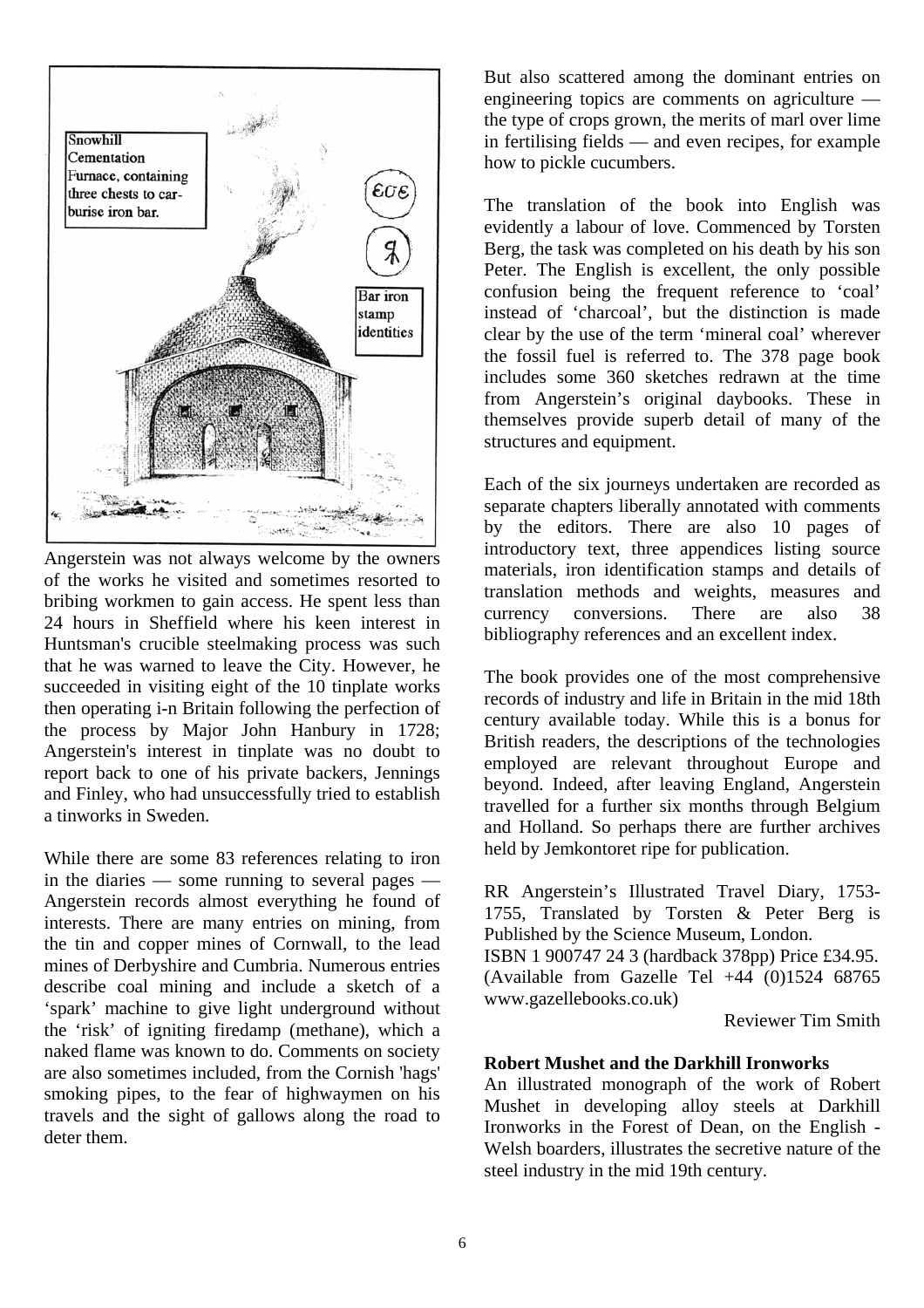Robert Mushet was a contemporary of Henry Bessemer and some claim that Bessemer owed much of the commercial success of the Bessemer Converter to Mushet who had recognised that additions of the high manganese ore, spiegeleisen, dramatically lowered the porosity of steel produced by pneumatic processes, as well as removing the harmful effects of any sulphur present. Mushet refused to tell Bessemer the secret of his success which was in fact a technique already practiced in the foundry industry, and one that Bessemer was soon to discover and improve on himself.

There is no doubt that Mushet was an innovative steel-maker. He was the first to make an air hardening steel, for example, and in 1857 provided the Midland Railway with an experimental steel rail which lasted over 10 years, seven years before Bessemer provided- his first rail at Crewe. The exact process he developed at Darkhill is still unknown but, like others at that time, such as Parry at nearby Ebbw Vale (see STI October 2001, p 49), and Kelly in USA, these processes were either not sufficiently persevered with to bring them to commercial fruition, or the patents bought by Bessemer to safeguard his own work. Regrettably, this monologue concentrates too much on promoting Mushet's work at the expense of ignoring other developments of the time, apart from that of Bessemer, who is somewhat depicted as a 'villain' cheating Mushet out of his due credit. As a description of Mushet's life and the history of the Darkhill Ironworks (established by his father) and the adjacent Titanic steelworks (so called from Mushet's use of titanium in his alloy steels), the book is fine. However, some of the steelmaking chemistry is incorrect — there is also an implication in a caption on p 87 that the Bessemer process is current technology, and the several illustrations of the Abbeydale crucible furnace — included because of Mushet's involvement with Samuel Osborn of Sheffield — are not shown to be relevant to the 'secret' processes attributed to the Titanic steelworks but reflect the much earlier invention in 1740 by Huntsman of crucible steelmaking, in Sheffield.

Reviewer T Smith

Robert Mushet and the Darkhill Ironworks, by Keith Webb, Black Dewarf Publications 2001 ISBN 1 903599 02 4 softback 88 pages 90 illustrations Price £7.99.

# **LETTERS FROM MEMBERS**

## **Wind Furnaces in Britain.**

Thilo Rehren's note in HMS News 49 on reported wind furnaces in the Sudan, brought to mind a couple of references in particular to similar evidence in these islands.

KG. Nichols (1858) in his book 'The Forest of Dean', p 216 deduced their presence by the elevated situation of great heaps of cinders, where furnaces would catch the wind. More specifically, E. Rogers, 'Iron Ores of Great Britain' Geological Survey, 1861, p 165 recorded that 'on the highest points of the Blorenge (A mountain near Abergavenny ) large quantities of cinder from the old furnaces are found'. Surprisingly, it does not appear that either has been followed up in the field, but there is every chance that much of interest might be discovered, especially on the Blorenge which has remained practically undisturbed ever since.

David Bick 9.1.2002.

# **Reminiscences of a Blacksmith.**

I left school, at fourteen years of age in 1936,to begin an apprenticeship at Thomas Robinsons makers of wood working and flour milling machinery as a blacksmith.

The six smiths employed in the forge were all in their fifties and sixties and had great difficulty coping with the change from the wrought iron to mild steel. Wrought iron lent itself to fire welding and would stand far greater heat than mild steel, but the latter could be worked at far lower temperatures. When using wrought iron a great amount of the work carried out was fire welding which included collars on shafts, bosses on plates and all shapes of items welded together. All this carried out at a heat that you work the metal like snow, but when forging same under a power hammer the wrought iron must be worked at a welding temperature as if 'puddling'. If the metal dropped below this state it slipped like the effect of hammering wood. If bent, this had to be done at a higher temperature to avoid cracking or breaking.

Mild steel was the opposite, if overheated it would 'burn' and whilst bringing it up to welding heat, we would dip it in sand to cool the outside whilst getting the centre sufficiently hot. The actual heat at